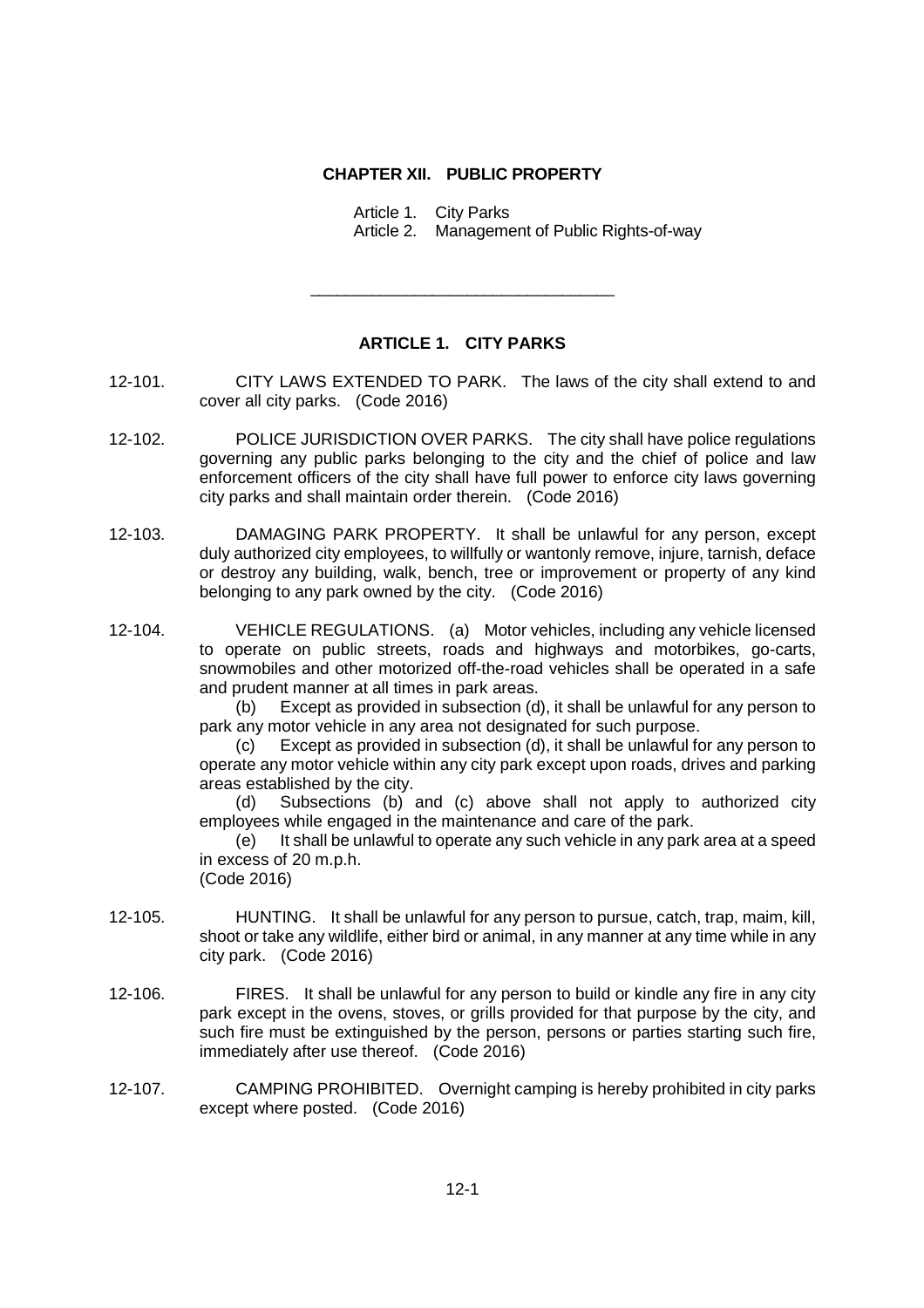- 12-108. SANITATION. All waste material, paper, trash, rubbish, tin cans, bottles, containers, garbage and refuse of any kind whatsoever shall be deposited in disposal containers provided for such purposes. No such waste or contaminating material shall be discarded otherwise. No sticks, stones, trash or other objects shall be thrown or discarded in or on any park lands, fountains, pools, drinking fountains, sanitary facilities, or other improvements. (Code 2016)
- 12-109. PROHIBITION AGAINST ALCOHOLIC BEVERAGES AND CEREAL MALT BEVERAGES. It shall be unlawful for any person or persons to use, consume or have on the premises of any park or other city property within the city any alcoholic liquor or cereal malt beverage. (Code 2016)
- 12-110. PRESERVATION OF NATURAL STATE. It shall be unlawful for any person, except duly authorized city employees, to take, injure, or disturb any live or dead tree, plant, shrub, or flower, or otherwise interfere with the natural state of city parks. (Code 2016)
- 12-111. GENERAL REGULATIONS. The city may post such rules and regulations, as are approved by the governing body, pertaining to the use of the city parks in a conspicuous place in each city park. Violations of these posted rules shall constitute a violation of this code. (Code 2016)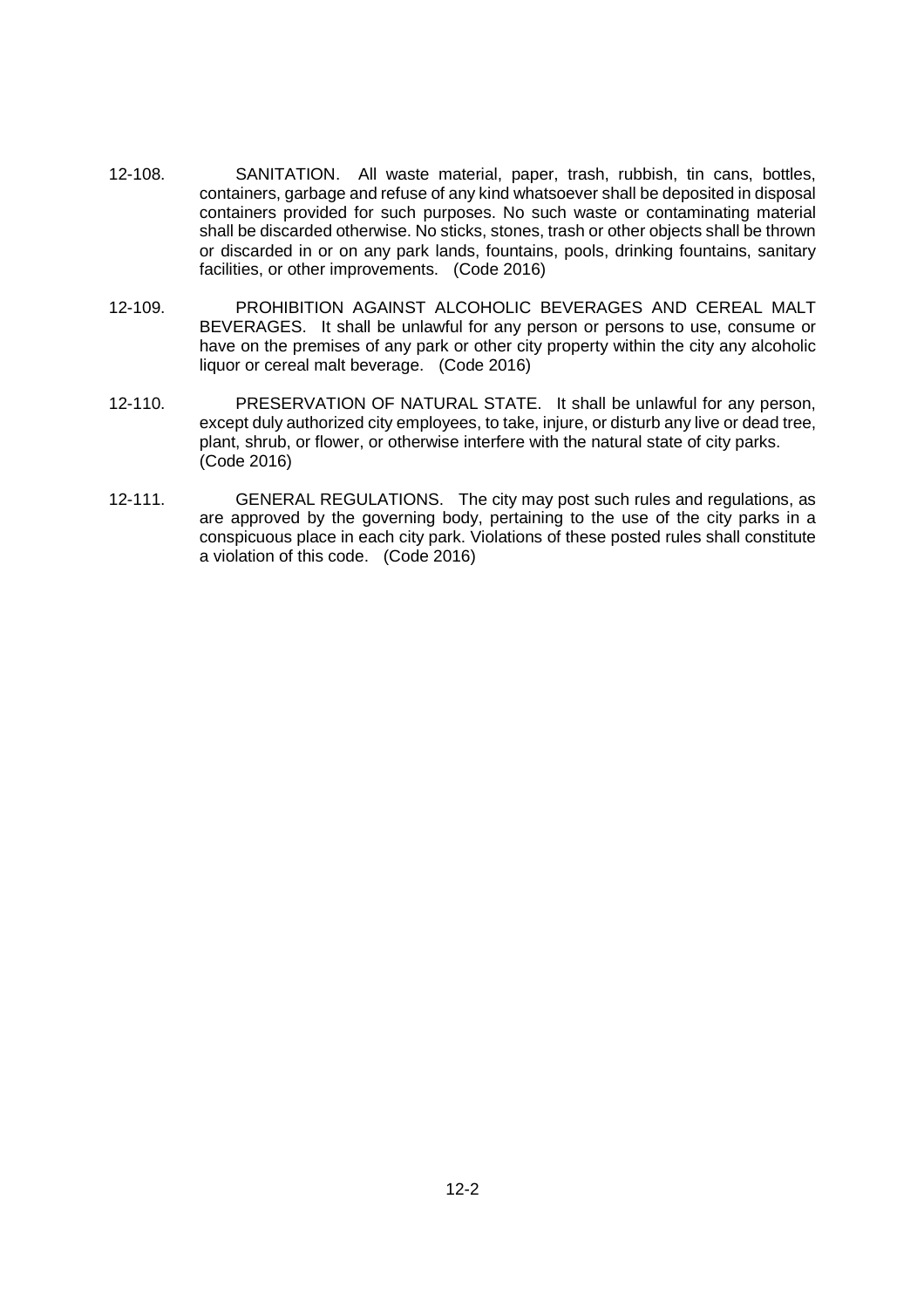## **ARTICLE 2. MANAGEMENT OF PUBLIC RIGHTS-OF-WAY**

12-201. DEFINITIONS. Unless the context clearly indicates otherwise, the meanings of words and terms used in this article shall be as follows:

(a) Public right-of way means only the area of real property in which the city has a dedicated or acquired right-of-way interest in the real property. It shall include the area on, below or above the present and future streets, alleys, avenues, roads, highways, parkways or boulevards dedicated or acquire as right-of-way. The term does not include the airwaves above a right-of-way with regard to wireless telecommunications or other non-wire telecommunications or broadcast service, easements obtained by utilities or private easements in platted subdivisions or tracts.

(b) Occupant means any person, firm, corporation, association, utility, or entity, which enters upon the right-of-way of the city, or in any manner establishes a physical presence on, upon, in or over the right-of-way of the City, for the purpose of installing, construction, maintaining or operating lines, conduits, wires, fiber optic wires, cables, pipes, pipelines, poles, towers, vaults or appliances, or related facilities or appurtenances thereto.

(c) Facility and facilities mean lines, conduits, wires, fiber optic wires, cables, pipes, pipelines, poles, towers, vaults or appliances, or related items or appurtenances.

(Code 2016)

12-202. AUTHORIZATION FROM CITY REQUIRED. (a) No person, firm, corporation, association, utility, or entity, shall enter upon the right-of-way of the city, or in any manner establish a physical presence on, upon, in or over the right-of-way of the City, for the purpose of installing, construction, maintaining or operating lines, conduits, wires, fiber optic wires, cables, pipes, pipelines, poles, towers, vaults or appliances, or related facilities or appurtenances thereto, without the express written permission of the City. The permission of the City may be granted by a franchise agreement pursuant to the provisions of K.S.A. 12-2001 et seq. or by such other agreement as the governing body determines best protects the public interest in the right-of-way.

(b) Nothing in this ordinance shall be interpreted as granting any occupant the authority to construct, maintain or operate any facility or related appurtenance on property owned by a city outside of the public right-of-way.

(c) The city shall process each valid and administratively complete application for use of the right-of-way within 30 days. (Code 2016)

- 12-203. HEALTH, SAFETY, AND WELFARE REGULATIONS. The authority of a provider to use and occupy the public right-of-way shall always be subject and subordinate to the reasonable public health, safety and welfare requirements and regulations of the city. (Code 2016)
- 12-204. SPECIFIC PORTIONS OF RIGHT-OF-WAY RESTRICTED. (a) the city hereby prohibits the use or occupation of the following specific portions of public right-of-way:

[Insert and specifically describe those portions of right-of-way where prohibitions exist. See K.S.A. 17-1902(e) for the standards which must be followed when prohibiting use of a specific portion of the right-of-way.]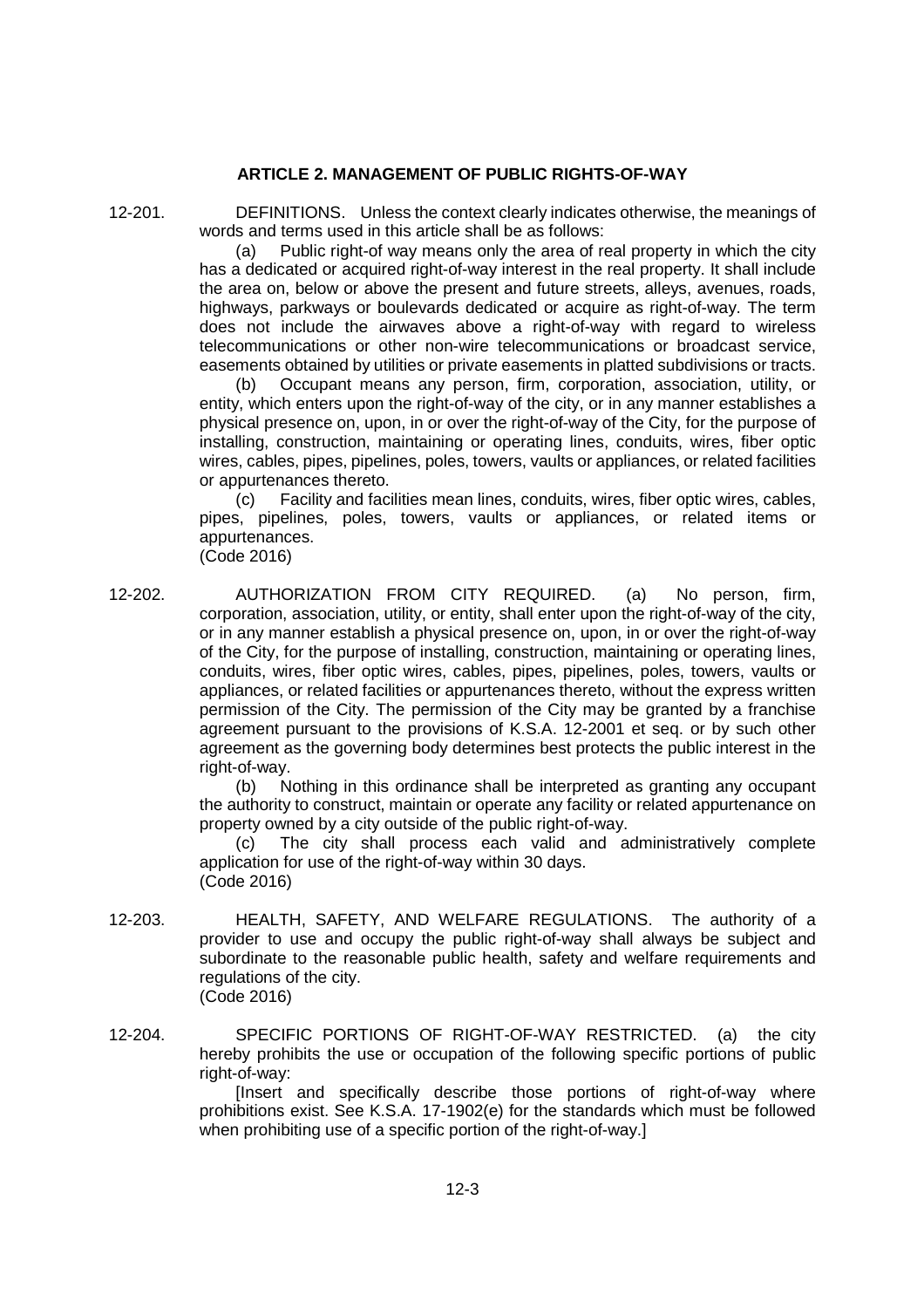(b) If the city denies a request to use or occupy a specific portion of the public right-of-way, the requester shall be served a notice of such denial by first class mail. The notice shall indicate that the requester shall have 10 days from the date of receipt of the notice to request a public hearing by the city governing body concerning the denial. Failure to make a timely request for a hearing shall constitute a waiver of the person's right to contest the denial before the governing body. The hearing shall be held by the governing body within 30 days after the filing of the request therefore, and the potential occupant shall be advised by the city of the time and place of the hearing. Following the public hearing, if the city governing body denies a potential occupant's request to use or occupy a specific portion of the public right-of-way, such determination may be appealed to district court. (Code 2016)

- 12-205. COMPLIANCE WITH MANUAL OF UNIFORM TRAFFIC CONTROL DEVICES. Any occupant of the public right-of-way shall comply with the provisions of Standards and Guides for Traffic Controls for Street and Highway Construction, Maintenance, Utility, and Incident Management Operations Part VI of the Manual of Uniform Traffic Control Devices (MUTCD), PUBLISHED BY THE U.S. Department of Transportation, Federal Highway Administration, 1988 Edition, Revision 3, dated September 3, 1993, which is incorporated herein by reference as if fully set forth herein. (Code 2016)
- 12-206. ADDITIONAL REQUIREMENTS. (Code 2016) [Cities may impose additional requirements on right-of-way occupants, provided that such requirements do not include those identified in K.S.A. 2003 supp. 17-1902(h).]
- 12-207. EMERGENCIES. If there is an emergency necessitating response work or repair, any person, firm, corporation, association, utility, or entity which has been granted permission to occupy the public right-of-way may begin that repair or emergency response work or take any action required under the circumstances, provided that the person, firm, corporation, association, utility, or entity notifies the city promptly after beginning the work and timely thereafter meets any permit or other requirement had there not been such an emergency. (Code 2016)
- 12-208. REPAIR. Any occupant of the public right-of-way is hereby required to repair all damage to a public right-of-way caused by the activities of that occupant, or of any agent affiliate, employee, or subcontractor of that occupant, while occupying, installing, repairing or maintaining facilities in a public right-of-way and to return the right-of-way, to its function equivalence before the damage pursuant to the reasonable requirements and specification of the city. If the occupant fails to make the repairs required by the city, the city may effect those repairs and charge the occupant the cost of those repairs. (Code 2016)
- 12-209. RELOCATION. Whenever requested by the city, in order to accomplish construction and maintenance activities directly related to improvements for the health, safety and welfare of the public, an occupant promptly shall remove its facilities from the public right-of-way or shall relocate or adjust its facilities within the public right-of-way at no cost to the political subdivision. Such relocation or adjustment shall be completed as soon as reasonably possible within the time set forth in any request by the city for such relocation or adjustment. Any damages